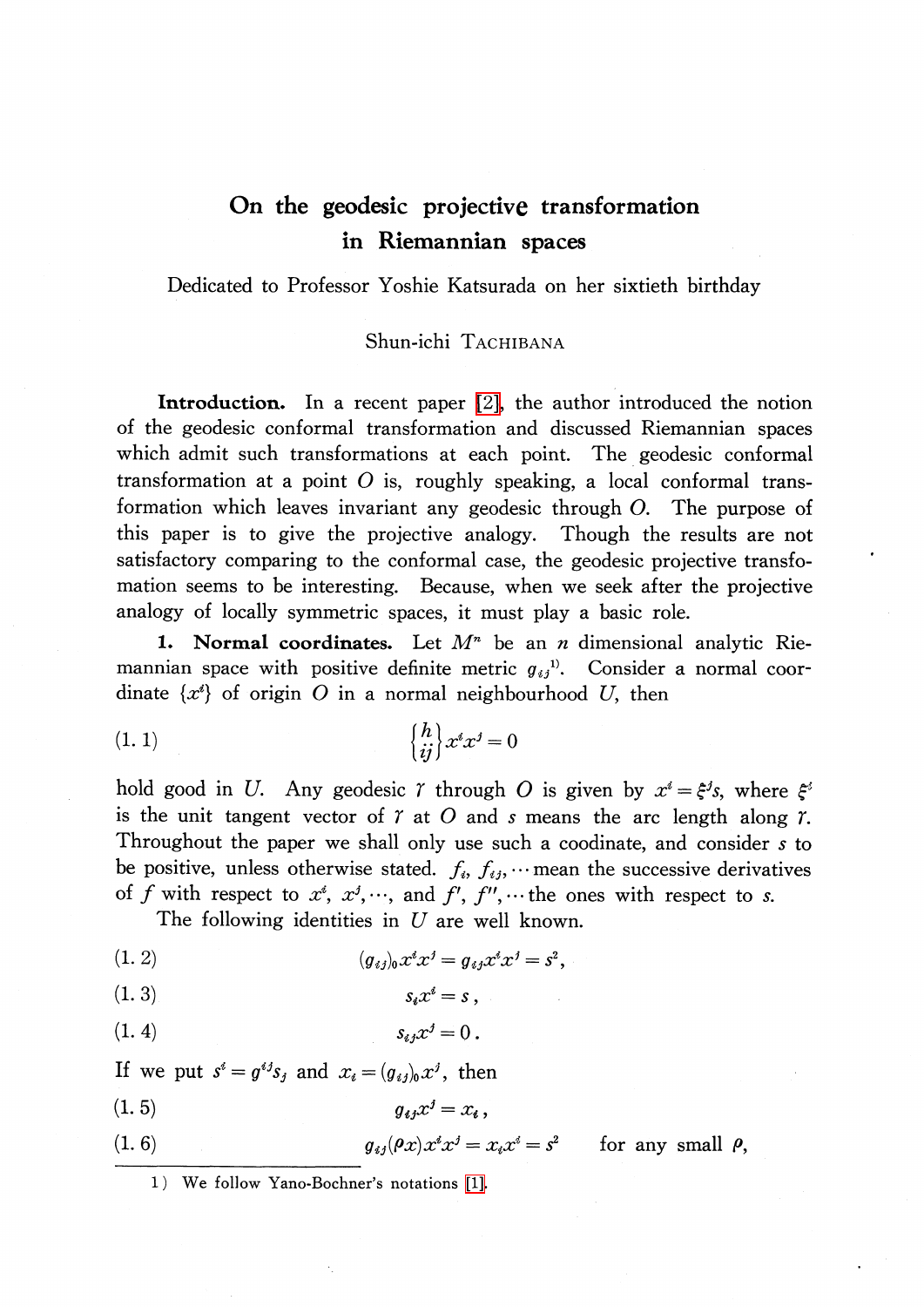(1. 7)  $s_{i}s^{i}=1$ 

hold good, too.

2. The geodesic transformation at  $\bm{O}$ . In a normal neighbourhood  $U$  of origin  $O$  in  $M^{n}$ we consider a local transformation  $f$  defined by

$$
f: x^i = \xi^i s \in U \longrightarrow y^i = \xi^i t \in U
$$

which leaves invariant each geodesic through  $O$ . We assume that  $t$  is of the form

$$
(2. 1) \t t = \rho(s)s,
$$

and  $\rho$  is an analytic function of s in a domain  $0 \lt s \lt \varepsilon$  for some  $\varepsilon$ . . Such an  $f$  will be called a geodesic transformation at  $O$ .

As we have

$$
(2. 2) \t\t\t \partial_i y^h = \rho' s_i x^h + \rho \delta_i^h, \t\t \partial_i = \partial/\partial x^i,
$$

it follows that

(2. 3) 
$$
x^i \partial_i y^h = (\rho's + \rho)x^h = t' x^h,
$$

(2. 4) 
$$
x^i x^j \partial_{ij} y^h = s(\rho'' s + 2\rho') x^h = st'' x^h.
$$

Putting

 $\Delta=\det(\partial_{i}y^{\alpha})$ ,

we can obtain the following equation:

(2. 5)  $\Delta=\rho^{n-1}t'$ .

3. The geodesic projective transformation at O. Let f be a geodesic transformation at  $O$  in  $M^{n}$ . If we denote

 $\overline{g}_{ij}=g_{ij}(y), \qquad \qquad \overline{g}_{ij}^{*}=f^{*}g_{ij},$ 

then the condition for  $f$  to be projective is

(3. 1) 
$$
\begin{cases} h \\ ij \end{cases}^* = \begin{cases} h \\ ij \end{cases} + \phi_i \delta_j^A + \phi_j \delta_i^A,
$$

where  $\{\begin{matrix}h\\ij\end{matrix}\}^*$  are the Christoffel symbols formed by  $g_{ij}^*$  and  $\phi_{i}=\partial_{i}\phi$  is a gradient vector.

When  $\phi$  is an analytic function of s defined on a domain  $0 < s < \varepsilon_{1}$  for when  $\varphi$  is an analytic function of s defined on a domain  $\sigma$ .<br>some  $\varepsilon_{1}$ , we shall call f a geodesic projective transformation at O.

E  $\varepsilon_1$ , we shall call J a geodesic projective transformation.<br>In the following, f always means such a transformation.

From the definition of  $g_{ij}^{*}$ , we have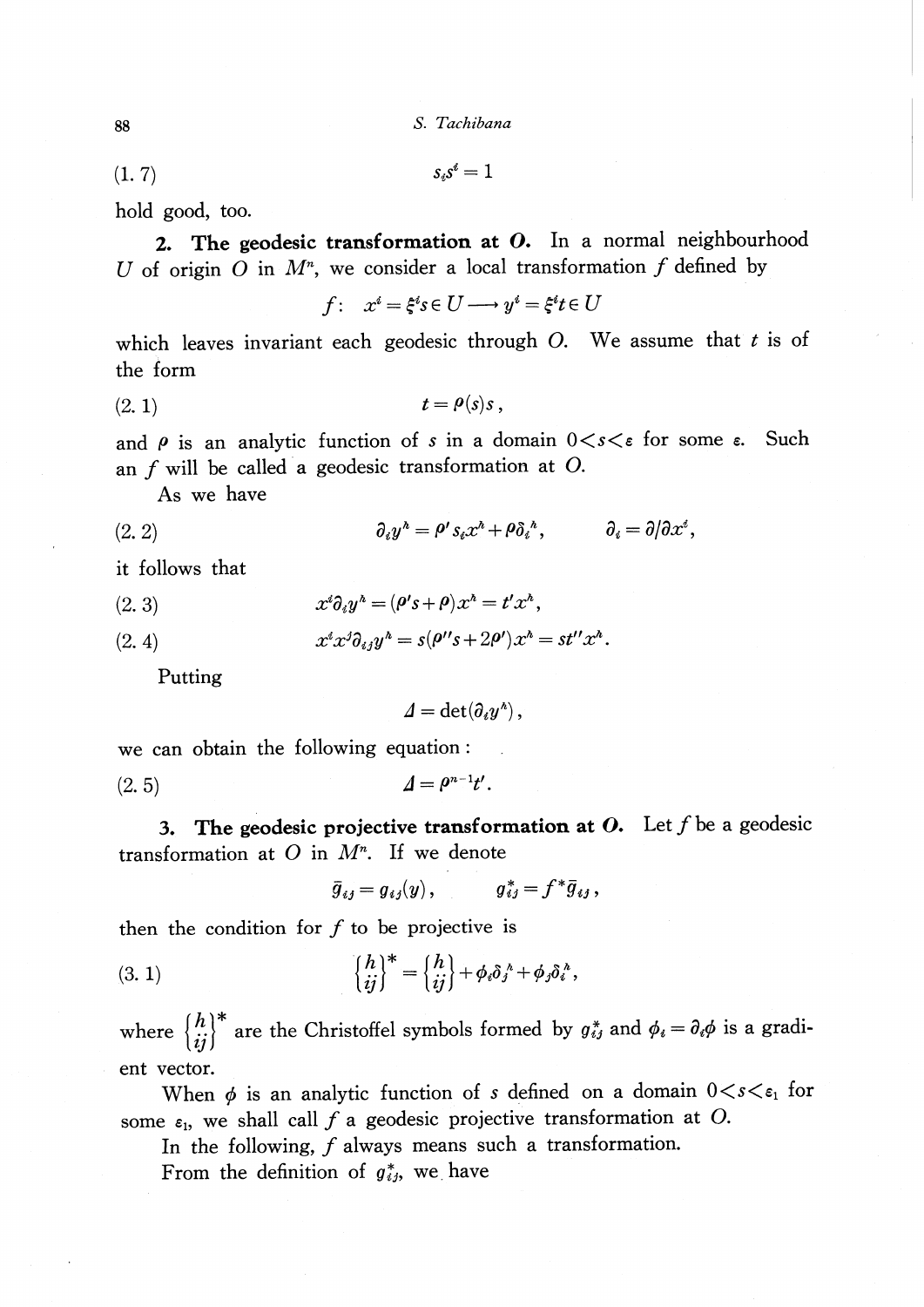On the geodesic projective transformation in Riemannian spaces 89

.

(3. 2) 
$$
\left\{\frac{l}{ij}\right\}^* \partial_i y^{\lambda} = \left\{\frac{\overline{h}}{kl}\right\} \partial_i y^k \partial_j y^l + \partial_{ij} y^{\lambda}
$$

On the other hand, it follows from  $(2, 3)$ ,  $(1, 1)$  and  $(2, 4)$  that

$$
x^i x^j \left( \left\{ \overline{h} \atop kl \right\} \partial_i y^k \partial_j y^l + \partial_{ij} y^h \right) = st'' x^h.
$$

From  $(3. 1)$ ,  $(1. 1)$  and  $(2. 3)$  we have

$$
x^i x^j \left\{ \begin{matrix} l \\ ij \end{matrix} \right\}^* \partial_i y^i = 2 \phi' s t' x^i.
$$

Thus, (3. 2) gives us

$$
t^{\prime\prime}=2\phi^\prime t^\prime.
$$

As  $t'$  does not vanish identically,

(3. 3) 
$$
2\phi' = \frac{t''}{t'}
$$

follows, and by integration we have

$$
(3. 4) \t\t e^{2\phi} = C_1 t',
$$

where  $C_{1}$  is a non-zero constant.

Consider the case when t' is constant. Then  $\phi$  being constant,  $\phi_{i}$  vanishes identically and hence  $f$  is a homothety.

4. The projective curvature tensor. In this section, we shall assume that a geodesic projective transformation  $f$  at  $\overline{O}$  is defined without singularity<br>at  $\overline{O}$  that is  $\overline{O}$  and  $\phi$  are defined in a domain of s containin  $\overline{O}$ . As  $\overline{O}$ (0) at O, that is,  $\rho$  and  $\phi$  are defined in a domain of s containin 0. As  $\rho(0)$ and  $\rho'(0)$  are finite, it follows from  $(2, 2)$  that

$$
(\partial_i y^{\hskip.75pt \hskip.75pt \hskip.75pt \hskip.75pt} )_0 = a {\hskip.05pt \hskip.75pt \hskip.75pt \hskip.75pt a}^{\hskip.75pt \hskip.75pt \hskip.75pt \hskip.75pt \hskip.75pt \hskip.75pt \hskip.75pt \hskip.75pt \hskip.75pt \hskip.75pt} ,
$$

where we have put  $a=\rho(0)\neq 0$ .

 $f$  being projective, we have

$$
(4. 1) \t\t W^{*h}{}_{ijk} = W^h{}_{ijk} \,,
$$

where  $W_{ijk}^{h}$  denotes the so-called Weyl projective curvature tensor defined by

$$
W^{h}_{ijk} = R^{h}_{ijk} - \frac{1}{n-1} (R_{ij} \delta_{k}{}^{h} - R_{ik} \delta_{j}{}^{h}).
$$

On the other hand,

$$
(4.2) \t W^{*a}{}_{ijk}\partial_{h}y^{l} = \overline{W}^{l}{}_{abc}\partial_{i}y^{a}\partial_{j}y^{b}\partial_{k}y^{c}
$$

are valid.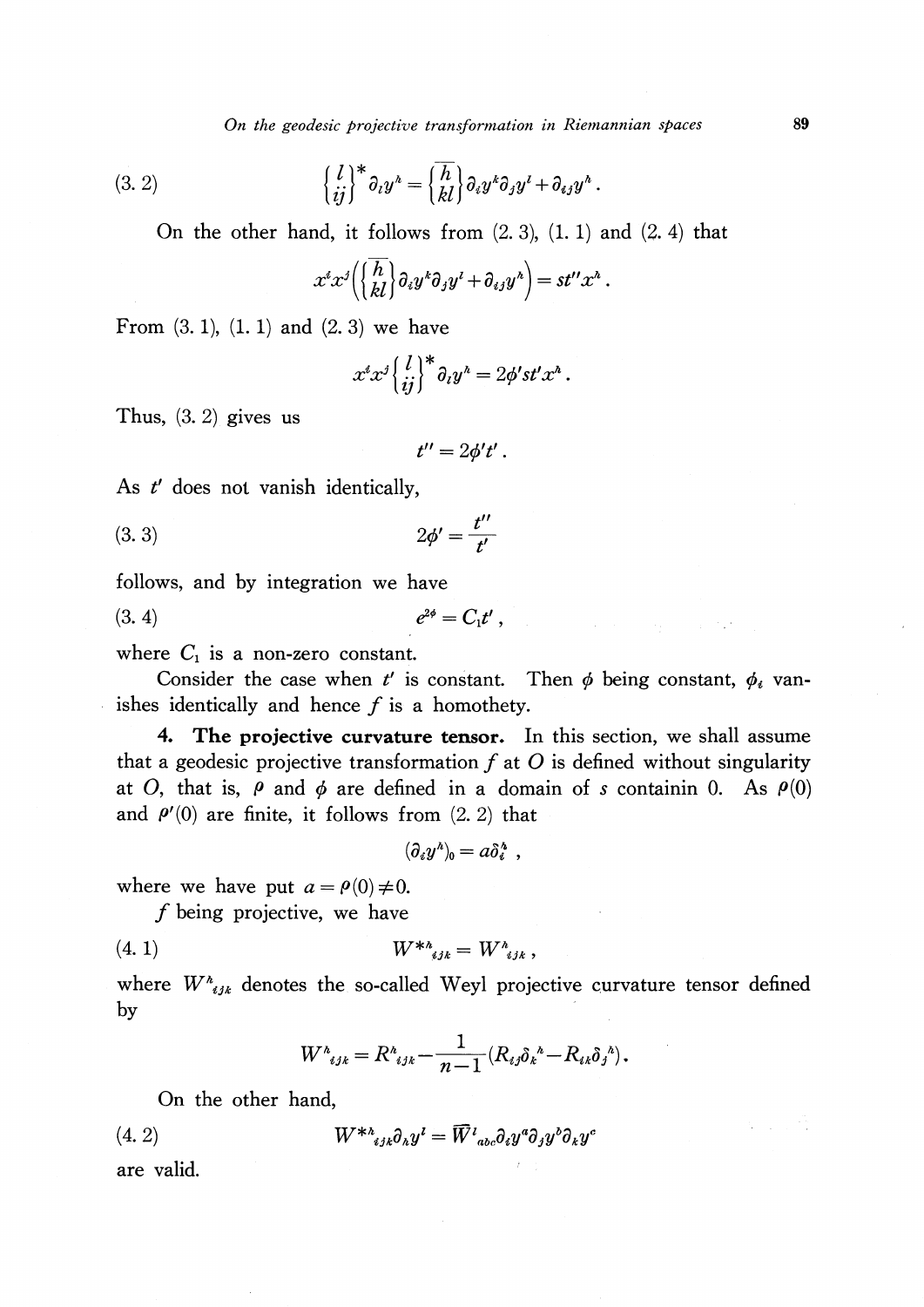If we put  $s=0$  in (4. 1) and (4. 2), then it follows  $(W_{i,jk})_{0}=a^{2}(W_{i,jk})_{0}$ , and hence we get

$$
(W^{\textit{\tiny $h$}}_{\ \ \ \ \ \ \ \ i\mathit{s}})_0 = 0 \ , \qquad \quad \text{ if } \ a \neq \pm \, 1 \, .
$$

Similarly we can get

$$
(\nabla_{\iota} W^{\iota}_{\iota j k})_0 = 0 , \qquad \text{if } a \neq 1 ,
$$

on taking account of  $\phi_{i}(0)=0$ .

As well known, if  $W_{\text{ijk}}^{h}$  vanishes identically, the space is one of constant curvature, that is,

$$
R^{\lambda}_{ijk} = k(g_{ij}\delta_{k}{}^{\lambda} - g_{ik}\delta_{j}{}^{\lambda})
$$

holds good, where

$$
k = \frac{R}{n(n-1)}
$$

and  $R$  is the scalar curvature. The converse is true.

It is known [\[4\]](#page-7-2) that  $\nabla_{l}W_{ijk}^{h}=0$  is equivalent to  $\nabla_{l}R_{ijk}^{h}=0$ .

5. The relation of  $\bm{g}_{\bm{x}}$  and  $\bm{g}_{\bm{y}}$ . Let f be a geodesic projective transformation at  $O$  in a Riemannian space  $M^{n}$ . Denoting

$$
g_x = \det(g_{ij}), \qquad \qquad g_y = \det(\bar{g}_{ij}),
$$

we shall find the relation between them.

From (3. 1) we have

(5. 1) 
$$
\left\{\begin{array}{c} i \\ ij \end{array}\right\}^* = \left\{\begin{array}{c} i \\ ij \end{array}\right\} + (n+1)\phi_j.
$$

On the other hand, it follows from (3. 2) that

$$
\begin{Bmatrix} h \\ ij \end{Bmatrix}^* = \frac{\partial x^h}{\partial y^l} \left( \begin{bmatrix} l \\ kp \end{bmatrix} \partial_i y^k \partial_j y^p + \partial_{ij} y^l \right).
$$

Putting  $h=i$ , we get

$$
\begin{Bmatrix} i \\ ij \end{Bmatrix}^* = \begin{Bmatrix} k \\ kp \end{Bmatrix} \partial_j y^p + \partial_j \log |A|.
$$

Substituting this equation into (5. 1), we have

$$
\begin{Bmatrix} i \\ ij \end{Bmatrix} + (n+1)\phi_j = \begin{Bmatrix} i \\ ip \end{Bmatrix} \partial_j y^p + \partial_j \log |A|,
$$

from which

$$
\partial_j\left(\log\sqrt{g_x}+(n+1)\phi\right)=\partial_j\left(\log\sqrt{g_y}+\log|{\bf 1}|\right).
$$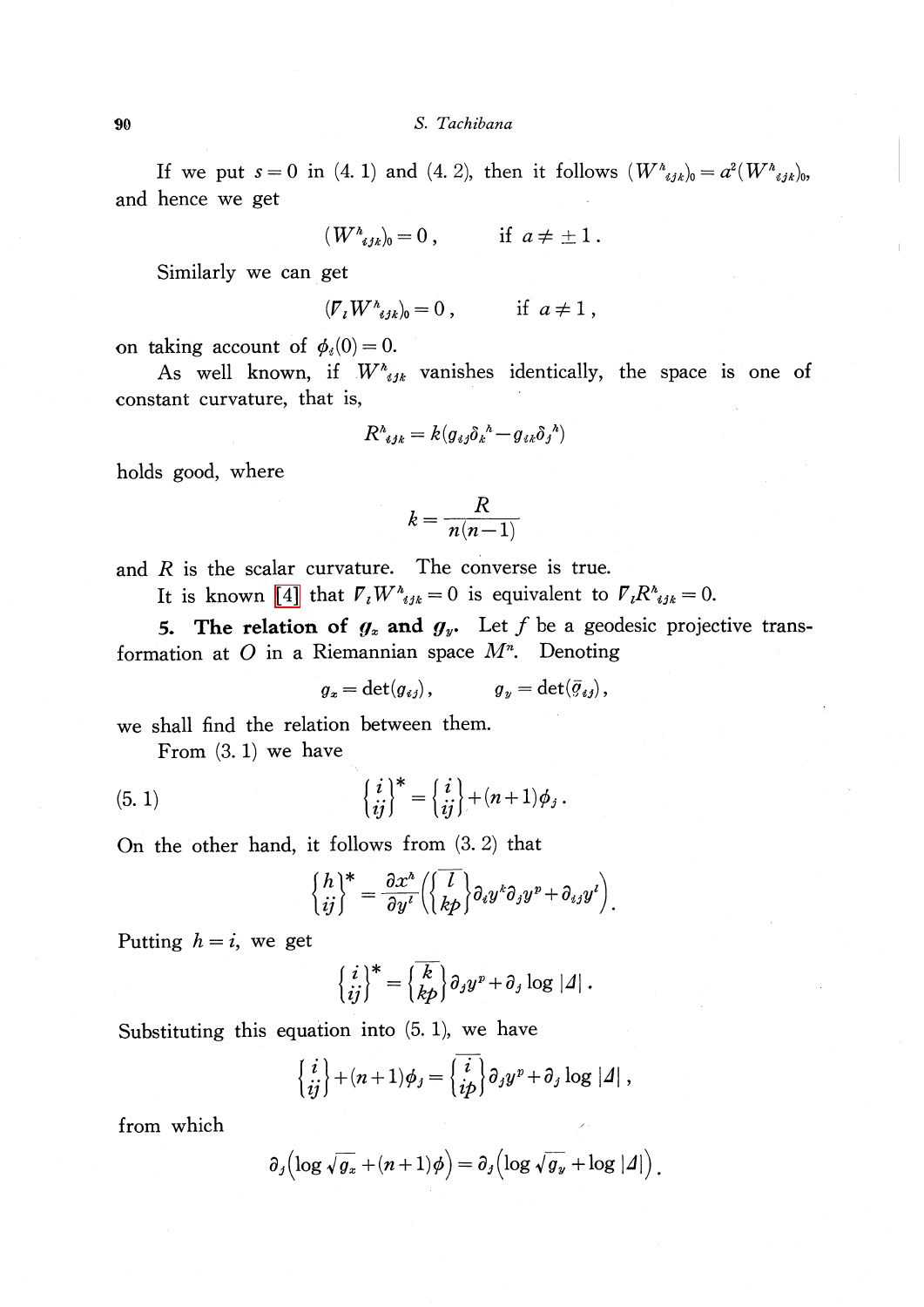Hence we obtain

$$
\sqrt{\overline{g}_y}\,\varDelta = C_2 e^{(n+1)\phi}\,\sqrt{\overline{g_x}}\ ,
$$

where  $C_{2}$  is a non-zero constant. If we take account of (2. 5) and (3. 4), then

$$
\frac{dt}{t^2 G_y} = C_3 \frac{ds}{s^2 G_x}
$$

follows, where we have put

$$
G_x = g_x^{(n-1)^{-1}}, \tG_y = g_y^{(n-1)^{-1}}
$$

and  $C_{3}$  is a non-zero constant.

It should be noticed that  $G_{x}$  and  $G_{y}$  generally depend on not only s but  $\xi^{i}$ , the direction of the geodesic.

Let us consider the Euclidean *n*-space  $E^{n}$ . Then, since  $G_{x}=G_{y}=1$ , (5. 2) reduces to

$$
\frac{dt}{t^2} = C_3 \frac{ds}{s^2}
$$

and we get

(5.3) 
$$
t = \frac{s}{C_4 s + C_3}
$$

with a constant  $C_{4}$ . On the other hand, it is evident that there is no geodesic projective transformation at O in  $E^{n}$  except the similarity. Hence,  $C_{4}$  in (5. 3) must be 0, and we get

(5. 4)  $t=C_{5}s$ .

where  $C_{5}$  is a non-zero constant.

6. Spaces of constant curvature. Consider a space  $M^{n}$  of constant curvature  $k \neq 0$  and a geodesic projective transformation f at a point O.<br>As well known [3, p. 169, p. 183] if we choose a normal coordinate of As well known [3, p. 169, p. 183], if we choose a normal coordinate of origin O such that  $(g_{ij})_{0} = \delta_{ij}$ , then  $g_{x}$  is given by

$$
g_x = \left(\frac{\sin\left(\sqrt{k} \ s\right)}{\sqrt{k} \ s}\right)^{2(n-1)}
$$

where  $\sin(\sqrt{k} s)=i\sinh(\sqrt{|k|} s)$  for  $k<0$ . Thus, we have from (5. 2)

$$
\frac{dt}{\sin^2(\sqrt{k} t)} = C_3 \frac{ds}{\sin^2(\sqrt{k} s)}
$$

and by integration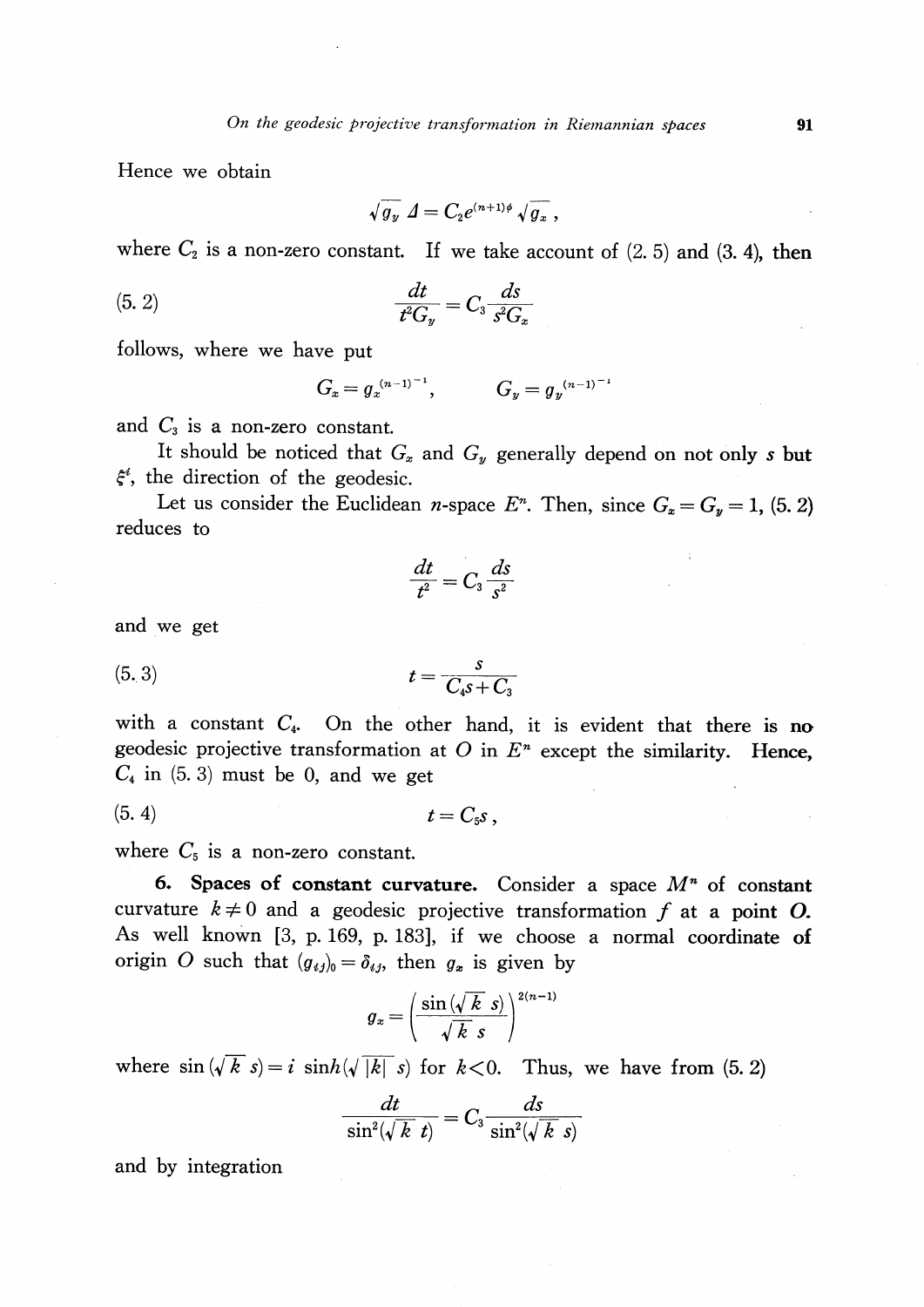92 S. Tachibana

(6. 1) 
$$
\cot(\sqrt{k} t) = C_3 \cot(\sqrt{k} s) + C_6,
$$

where  $C_{3}$  is non-zero and  $C_{6}$  any constant.

Next, we shall show that a geodesic projective transformation certainly exists in a space of positive constant curvature.

Since such a space  $M^{n}$  is locally isometric with a sphere  $S^{n}$  of radius  $1/\sqrt{k}$  in the Euclidean  $(n+1)$ -space  $E^{n+1}$ , we can regard  $M^{n}$  as  $S^{n}$  without loss of generality.

Denoting by O,  $p_{0}$  and  $q_{0}$  the center, the north pole and the south pole of  $S^{n}$ , consider the projection  $\phi$  from O to the Euclidean *n*-space  $E^{n}$  which is the tangent *n*-plane to  $S^{n}$  at  $p_{0}$ .  $\phi$  is a projective map from  $S^{n}$ - $\{q_{0}\}$  to  $F^{\prime}$ Any geodesic projective transformation  $f$  at  $p_{0}$  on  $S^{n}$  is obtained as the form  $\phi^{-1}\circ f_{0}\circ\phi$  with a geodesic projective transformation  $f_{0}$  at  $O$  on  $E^{n}$ , and  $f_{0}$  is a similarity which leaves O invariant. As it holds that

$$
\xi^i s \xrightarrow{\phi} \xi^i \frac{\tan(\sqrt{k} \ s)}{\sqrt{k}} \xrightarrow{f_0} C_5 \xi^i \frac{\tan(\sqrt{k} \ s)}{\sqrt{k}} = \xi^i \frac{\tan(\sqrt{k} \ t)}{\sqrt{k}} \xrightarrow{\phi^{-1}} \xi^i t,
$$

the following relation between  $s$  and  $t$  is valid,

(6. 2) 
$$
\tan(\sqrt{k} t) = C_5 \tan(\sqrt{k} s), \qquad C_5 \neq 0.
$$

Thus, any space of positive constant curvature  $k\neq 0$  admits a geodesic projective transformation at any point O, and  $C_{6}$  in (6. 1) must be 0. As the space is locally symmetric,  $C_{5}$  in (6. 2) can be negative and hence takes any value except 0.

7. The existence of a geodesic projective transformation in a space of constant curvature. Let  $M^{n}$  be a space of constant curvature  $k\neq 0$ . For the case of  $k>0$ , we have seen the existence of a geodesic projective transformation at any point. In this section, the existence will be proved for  $k<0$  and  $>0$  at the same time.

For this purpose we shall use the following well known facts.

a. A projective transformation is such <sup>a</sup> transformation that it maps any geodesic to a geodesic.

b. The intersection of two totally geodesic subspaces is totally geodesic.

c. In a space of constant curvature, there is an  $n-1$  dimensional totally geodesic subspaces  $X_{n-1}$  which is tangent to any given  $(n-1)$ -plane section, [3, p. 144].

**d.** In a space of constant curvature  $k\neq 0$ , let U be a normal neighbourhood such that  $(g_{ij})_{0} = \delta_{ij}$ . Then, the equation of any totally geodesic  $X_{n-1}$  in U is

(7. 1) 
$$
a_{i}\xi^{i} \tan(\sqrt{k} s) = C,
$$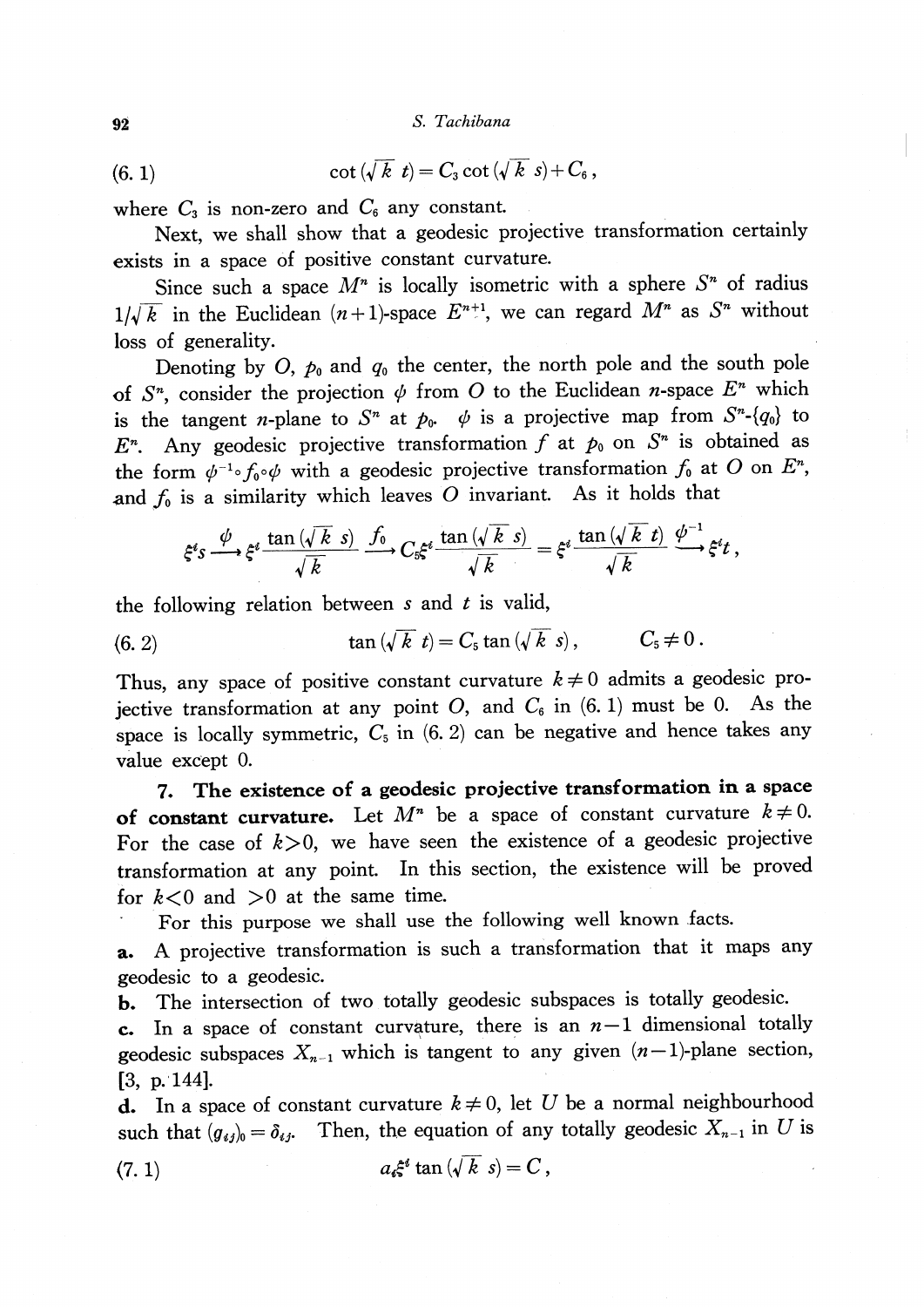where  $a_{i}$  and C are constant, and for  $k < 0$  we understant that tan  $(\sqrt{k}, s)$  $i = i$  tanh  $(\sqrt{\vert k \vert} s)$  and C is pure imaginary, [3, p. 186].

Now, we shall show that a geodesic transformation  $f$  at  $\overline{O}$  given by

$$
\tan(\sqrt{k} t) = C_5 \tan(\sqrt{k} s)
$$

is acutually projective in  $M^{n}$ .

In fact, any point ( $\xi^{i}s$ ) on (7. 1) is mapped to ( $\xi^{i}t$ ) on  $a_{i}\xi^{i} \tan (\sqrt{\overline{k}} t)=$ B for a constant B, and hence f maps any  $X_{n-1}$  in U to another totally geodesic  $Y_{n-1}$ . Let  $\alpha$  be a geodesic in U and P be a point on  $\alpha$ . Consider a frame  $e_{1}$ ,  $\cdots$ ,  $e_{n}$  at P such that  $e_{1}$  is tangent to  $\alpha$ . For each  $(n-1)$ -plane section  $e_{1}$ ,  $\cdots$ ,  $e_{i-1}$ ,  $e_{i+1}$ ,  $\cdots$ ,  $e_{n}$ , there is an  $X_{n-1}^{(i)}$  which contains  $\alpha$ . As f transforms  $X_{n-1}^{(i)}$  to  $Y_{n-1}^{(i)}$ ,  $\alpha$  is mapped to another geodesic which is the intersection of  $Y_{n-1}^{(i)}$ ,  $i=2, \dots, n$ . Thus our assertion is proved.

8. Einstein spaces. We shall consider in this section <sup>a</sup> geodesic pro-S. Einstein spaces. We shall consider in this section a geodesic  $\overline{P}$ . equation for t.

f being projective, the Ricci tensors of  $g_{ij}$  and  $g_{ij}^{*}$  satisfy

(8. 1) 
$$
R_{ij}^* = R_{ij} - (n-1)\tau_{ij},
$$

where

$$
\tau_{ij} = \overline{V}_i \phi_j - \phi_i \phi_j.
$$

As the space is Einstein, (8. 1) becomes

(8. 2)  $kg^{*}_{ij}=kg_{ij}-\tau_{ij}$ .

Multiplying (8. 2) by  $x^{i}x^{j}$  and taking account of

$$
g_{ij}^* x^i x^j = \bar{g}_{kn} \partial_i y^k \partial_j y^p x^i x^j = t^2 s^2,
$$

we have

(8. 3) 
$$
\tau_{ij}x^{i}x^{j} = k(1-t'^{2})s^{2}.
$$

On the other hand, since

$$
\phi_i x^i = \phi's, \qquad \phi_i = \phi's_i = \frac{\phi'}{s} x_i ,
$$
  

$$
\tau_{ij} x^i x^j = (\partial_i \phi_j - \phi_i \phi_j) x^i x^j = (\phi'' - \phi'^2) s^2 ,
$$

we get from  $(8, 3)$ 

(8. 4) 
$$
\phi'' - \phi'^2 = k(1 - t'^2).
$$

If we eliminate  $\phi$  from (8. 4) by making use of (3. 3), then